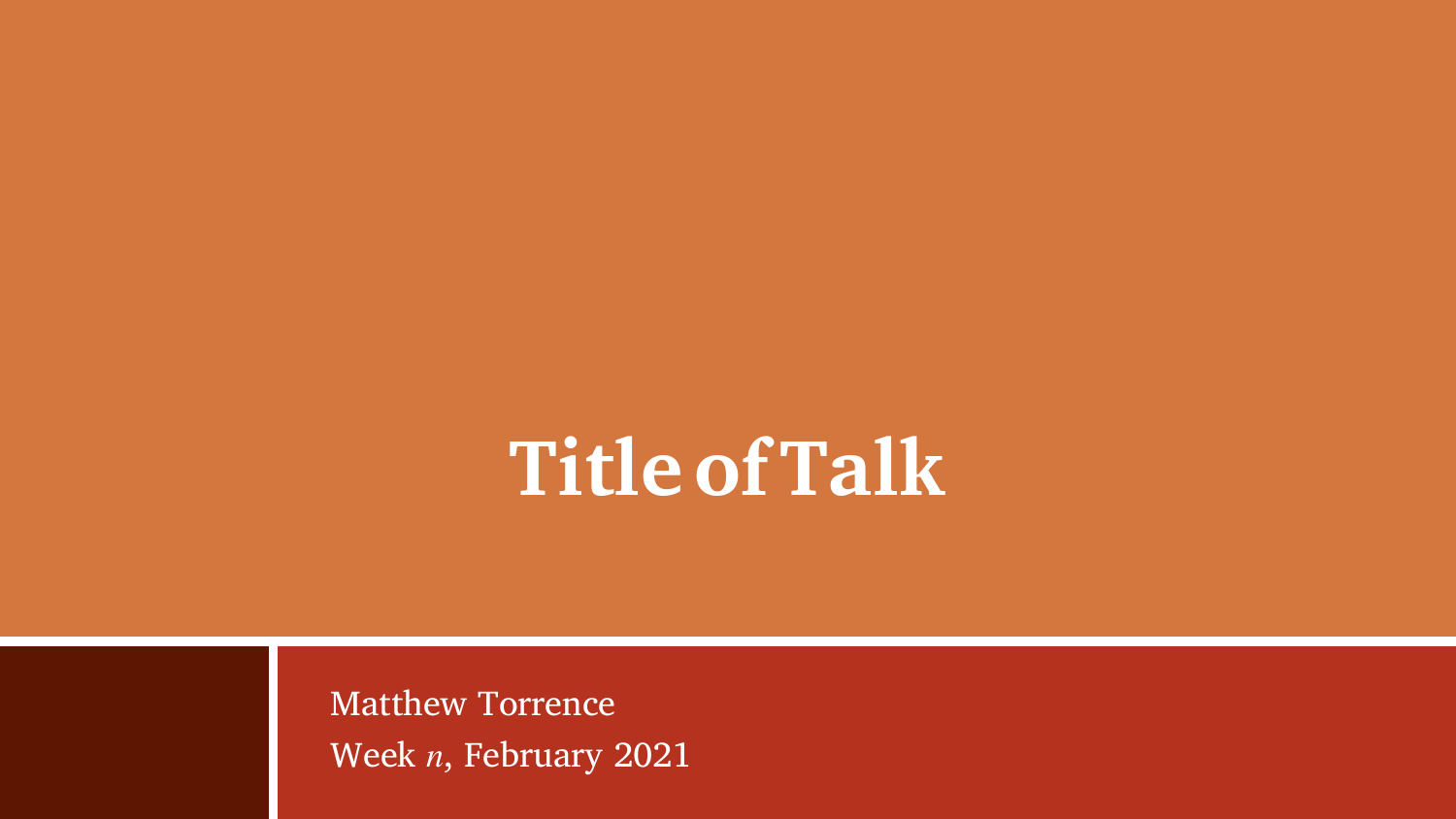## An Example Slide optionally with a subtitle

## Definition

This slide is showing off various elements of a slide you might want to use. Do delete this slide before presenting this template.

$$
x = \frac{-b \pm \sqrt{b^2 - 4ac}}{2a}
$$

- 1. This is an enumerated list
- 2. This is a second item
- This is an itemized list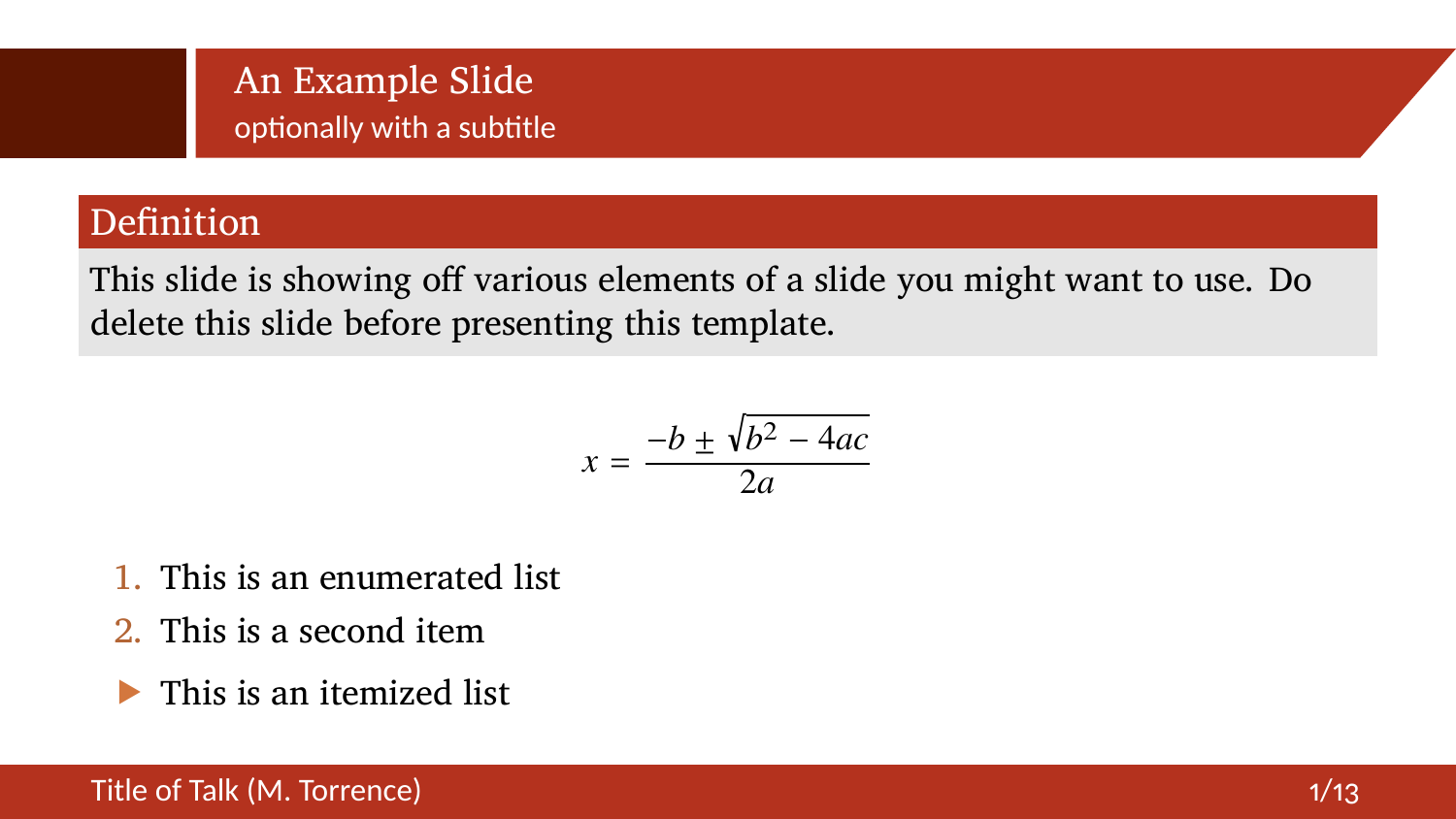<span id="page-2-0"></span>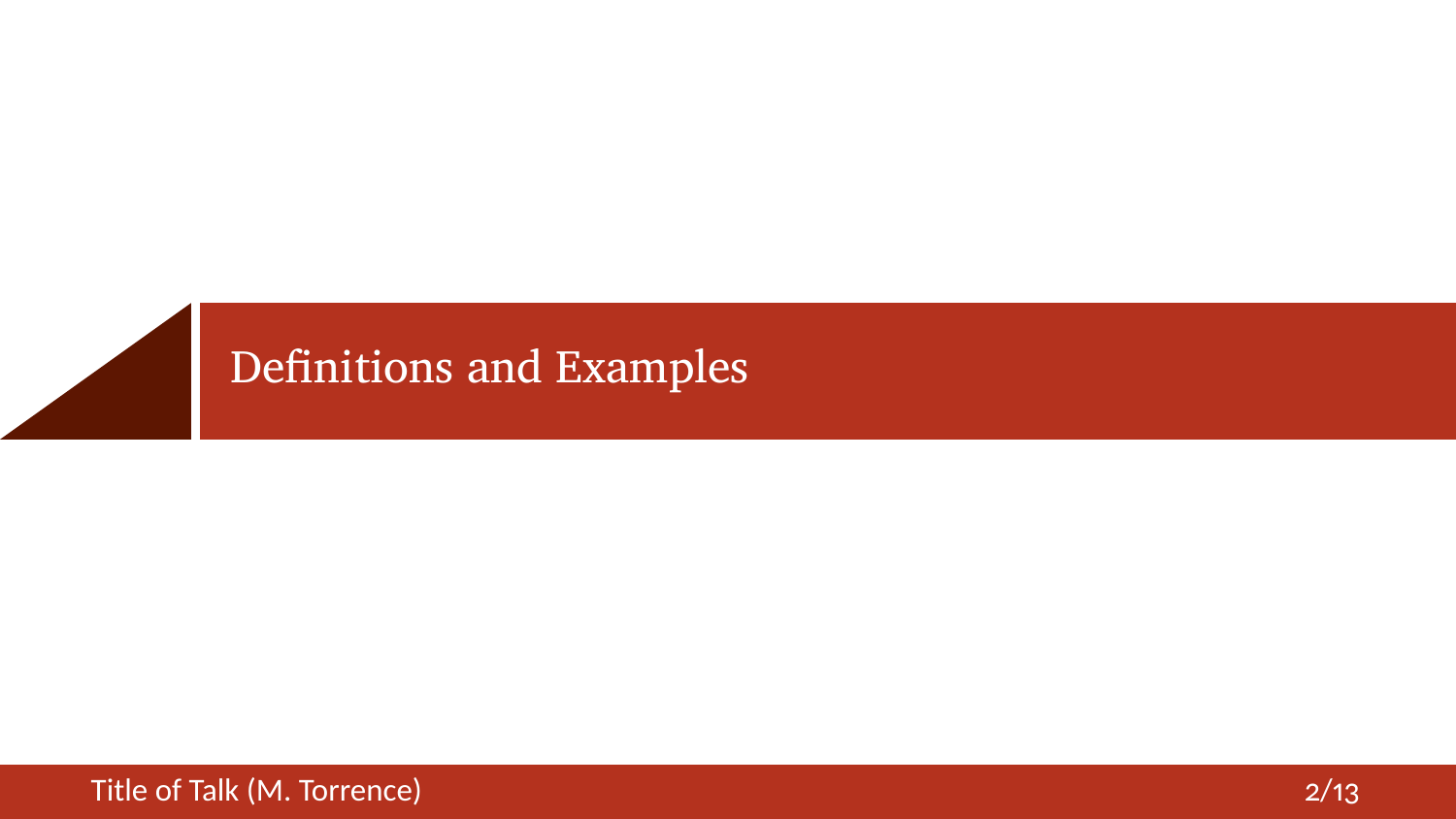## What are you talking about?

This slide is a great spot to introduce the definitions of what you will be talking about.

Let G be a finite abelian group,  $h$  be a non-negative integer, and  $m$  be a positive integer.  $v(G, h, m)$  is defined to be the *largest size* of a *h*-fold sumset of an *m*-subset of  $G$ .

Here (or on the next slide) is a great time to go over an example of how to use this definition.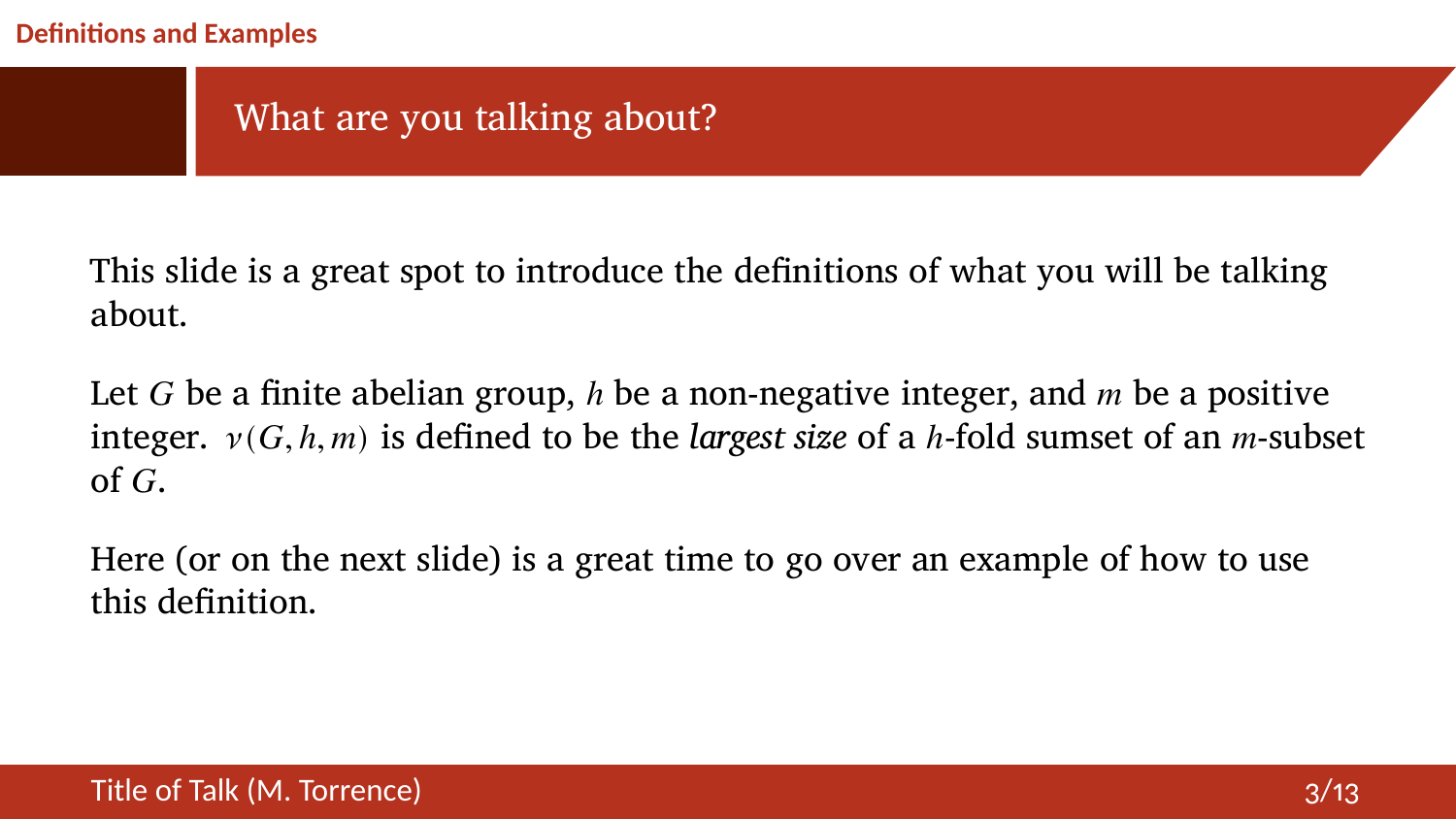#### **Definitions and Examples**

#### Problem Statement

Here's a good place to write down the specific problems that use the definitions you've given in the previous slide.

It's possible to include an example for the problem as well!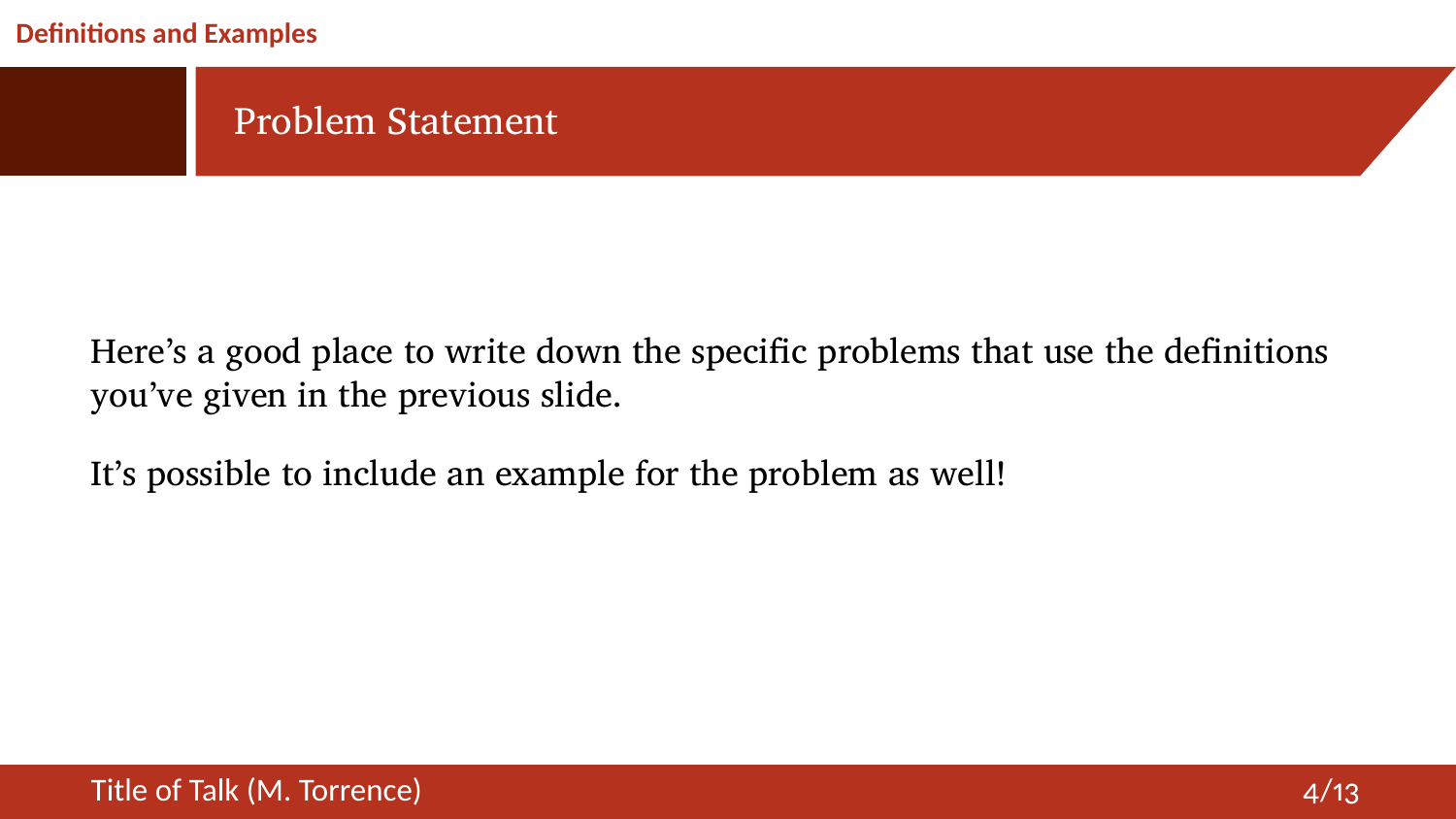<span id="page-5-0"></span>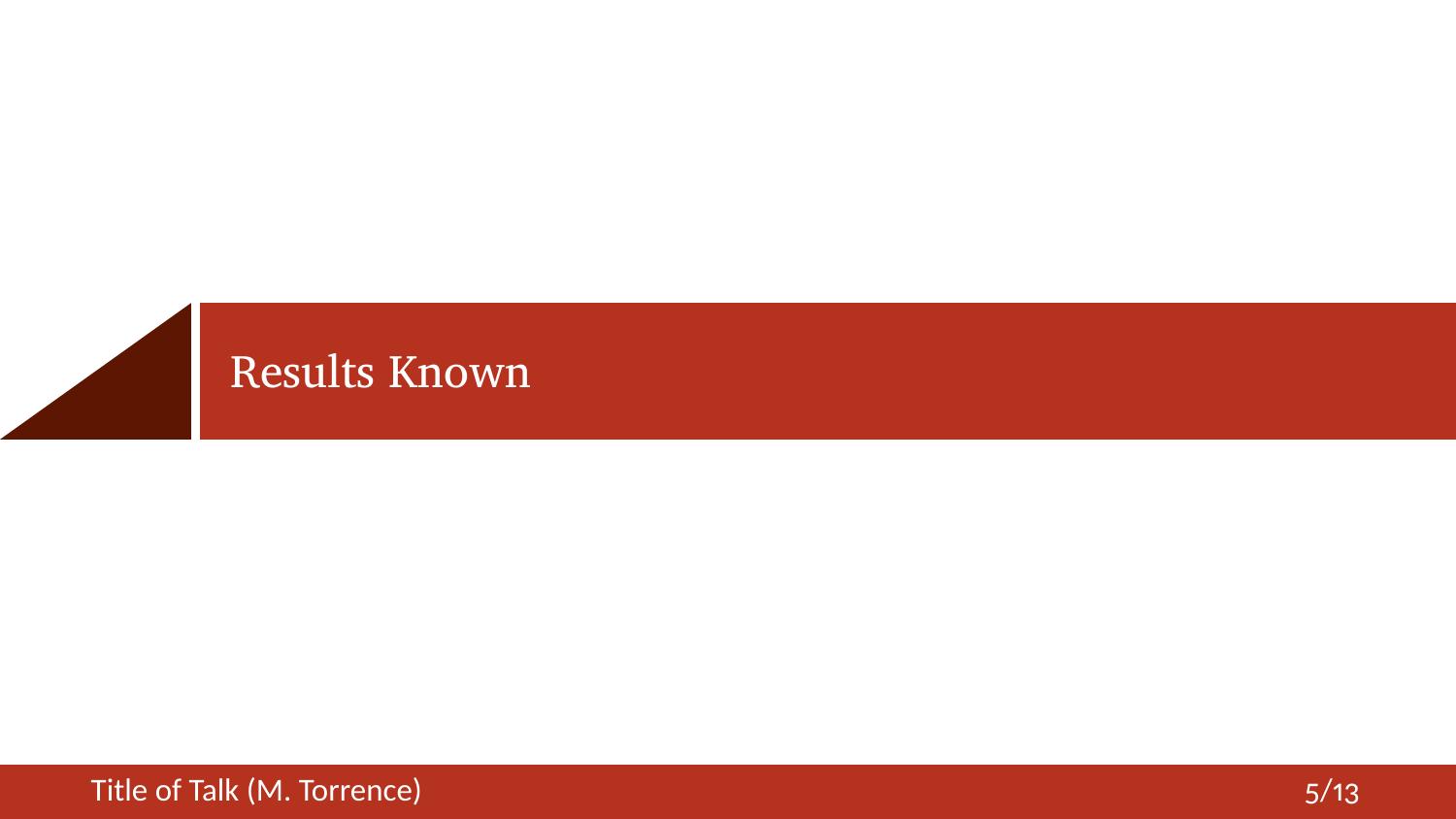#### **Results Known**

## Results known about my problem

Here's where you can talk about what Theorems exist about whatever you've defined in the previous slides.

 $v(G, h, m)$  is trivially bounded above by  $|G|...$  Other bounds include...

Be sure to reference the authors of these results, and feel free to spend more time on this part catching others up on what might be obvious to you!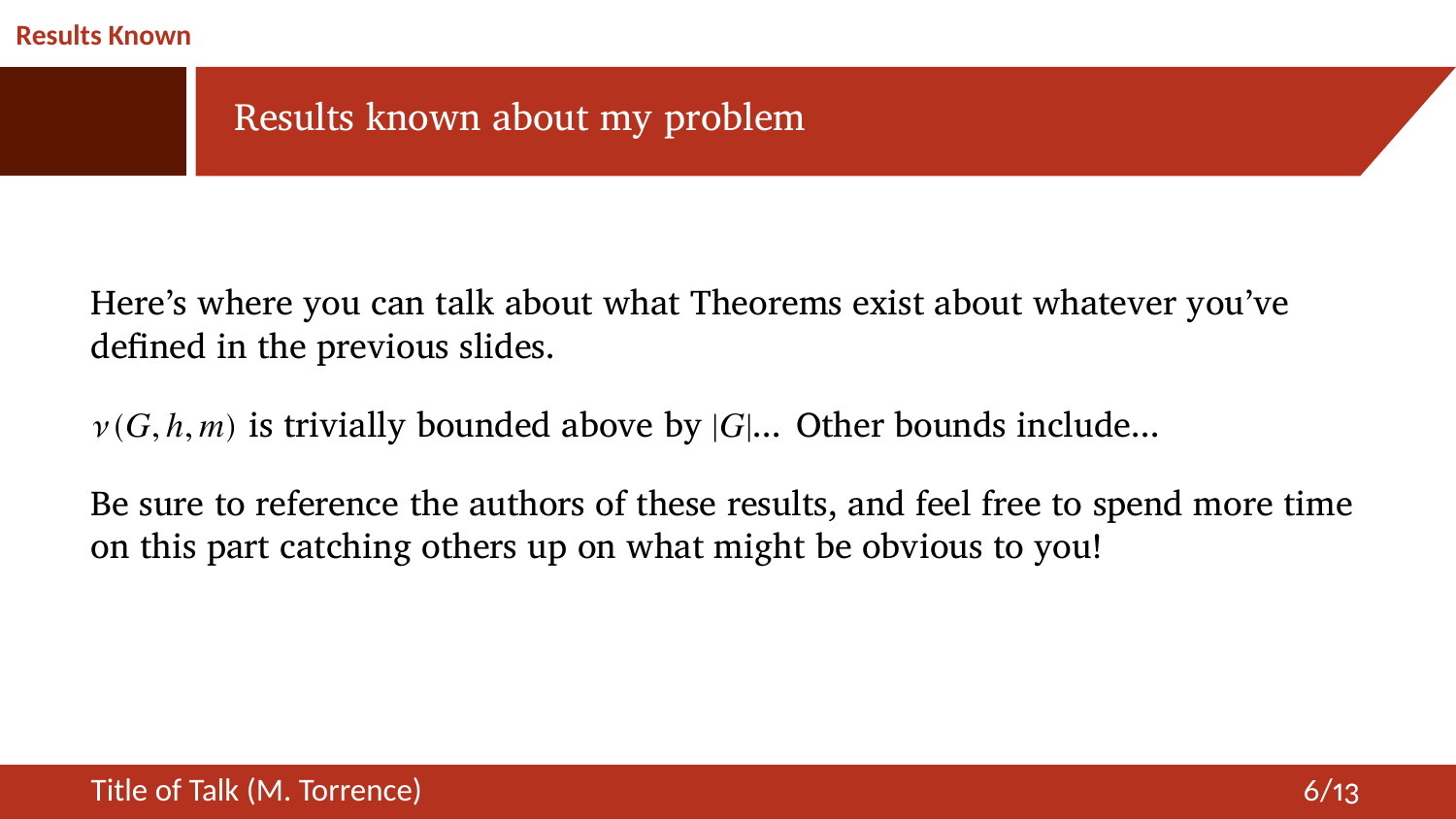<span id="page-7-0"></span>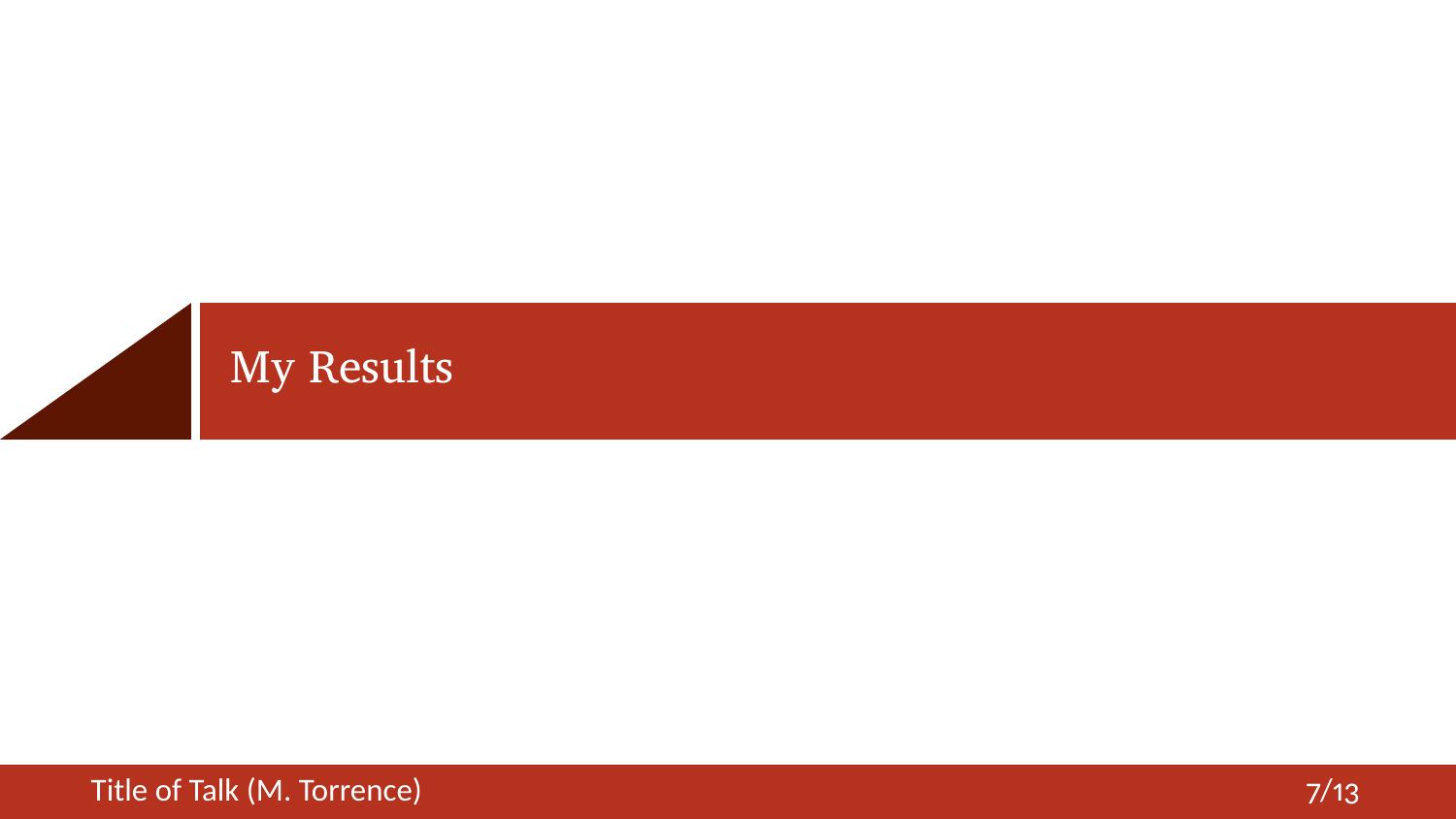#### **My Results**

# My Goals

Here it might be pertinent to remind / introduce others to what you think *you* might be able to prove about your problem.

What assumptions do the previous results make, and do you think you can extend their techniques to lessen these assumptions?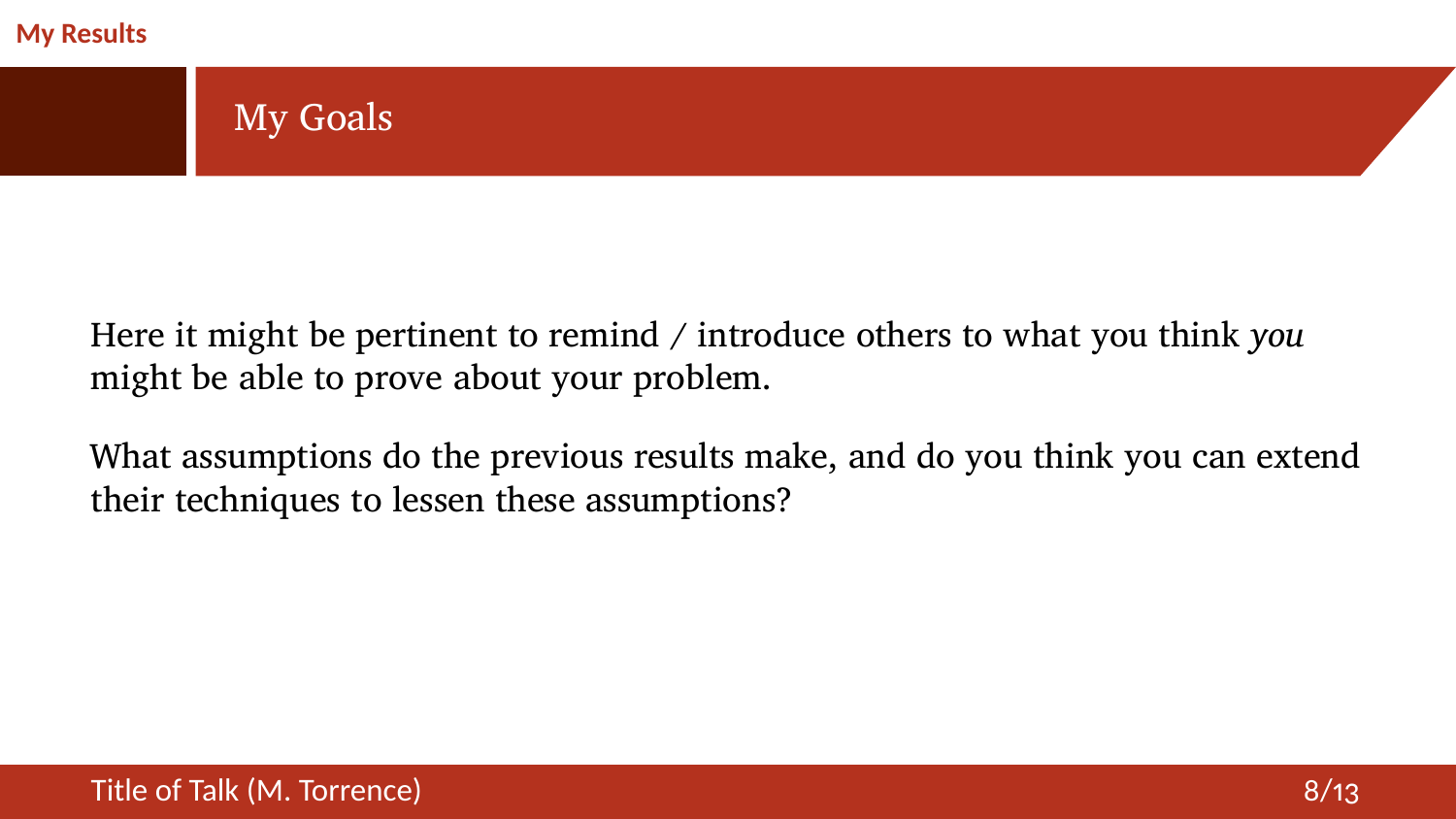

## Here's where you can finally talk and summarize what you did in the past week. Have you gotten closer to proving your goals?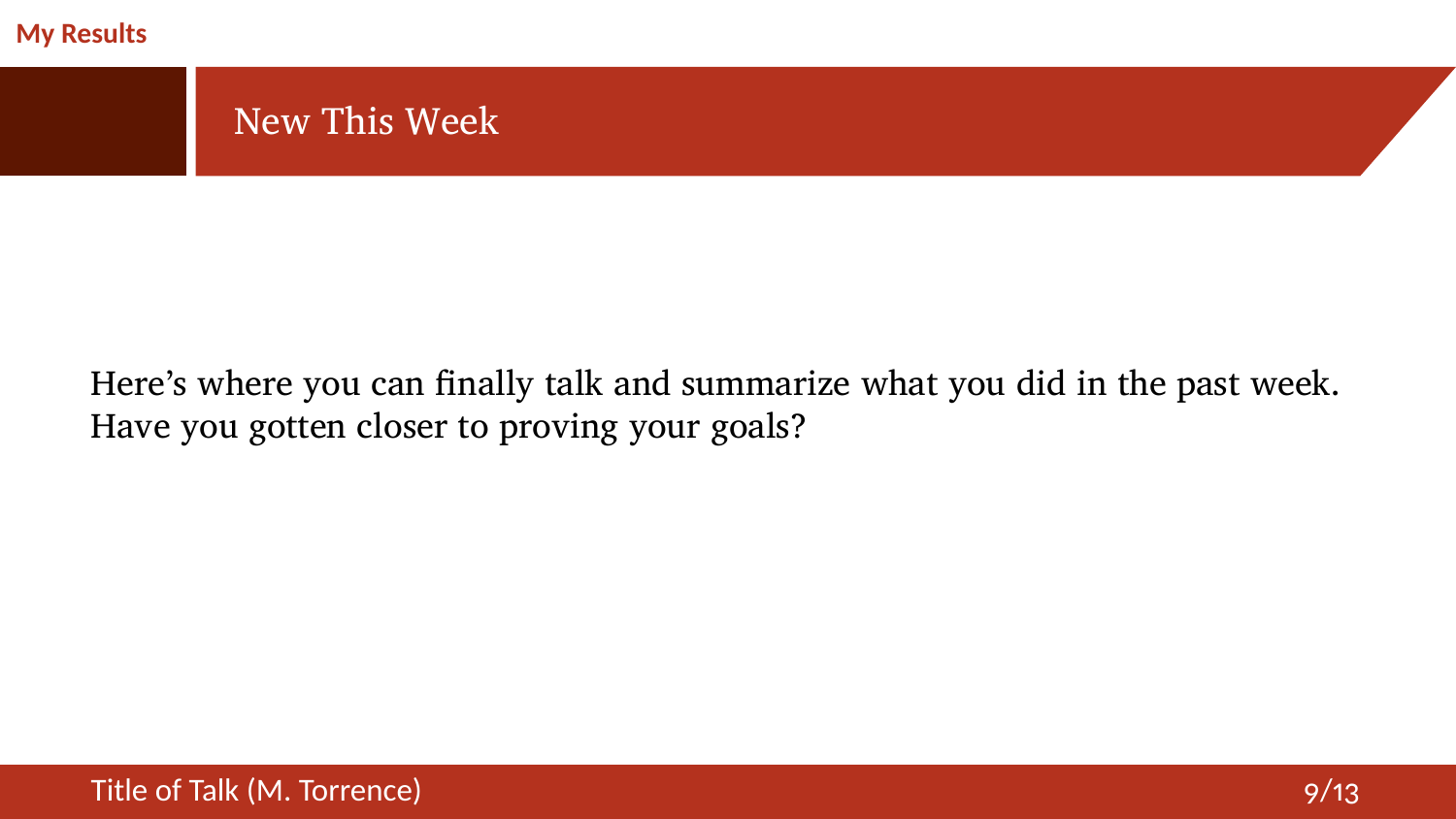<span id="page-10-0"></span>

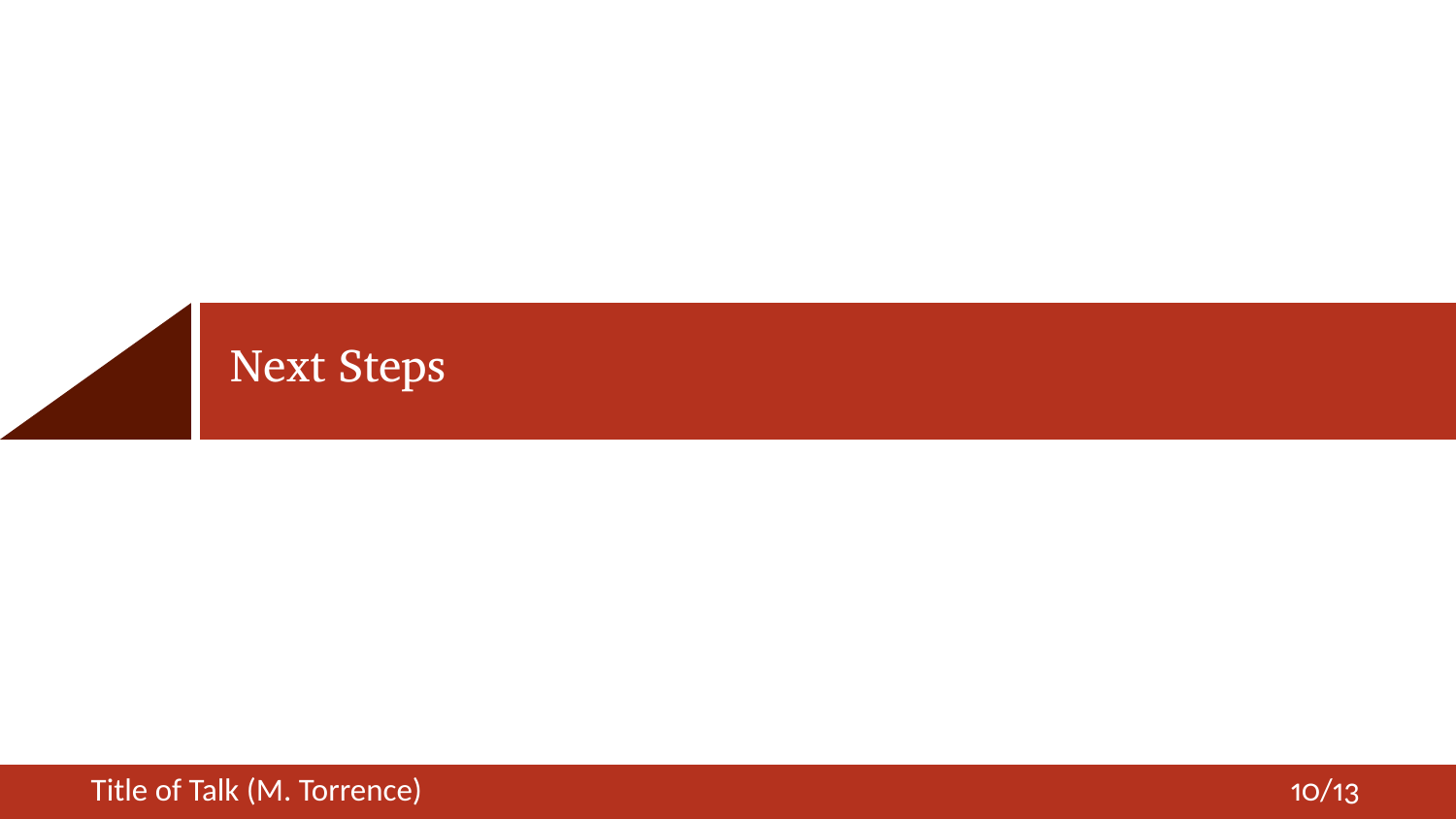#### **Next Steps**

Considerations and next steps

What will you be working on in the next week? Do you have a good idea of what you will be doing, or are you stuck and looking for help?

Might you be able to relate what you're doing to ideas of someone else? Do you want to review another proof from the book before continuing?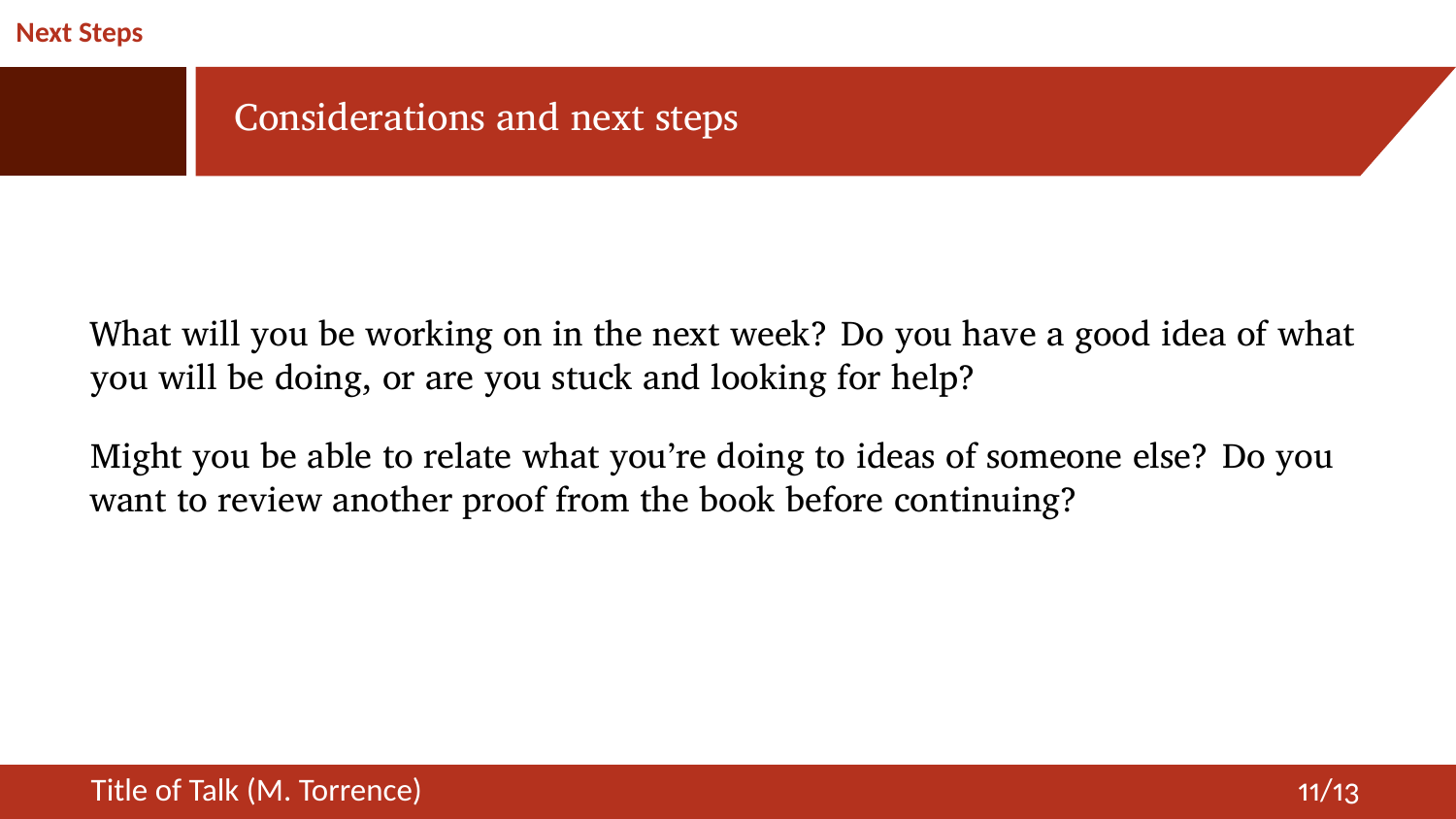<span id="page-12-0"></span>